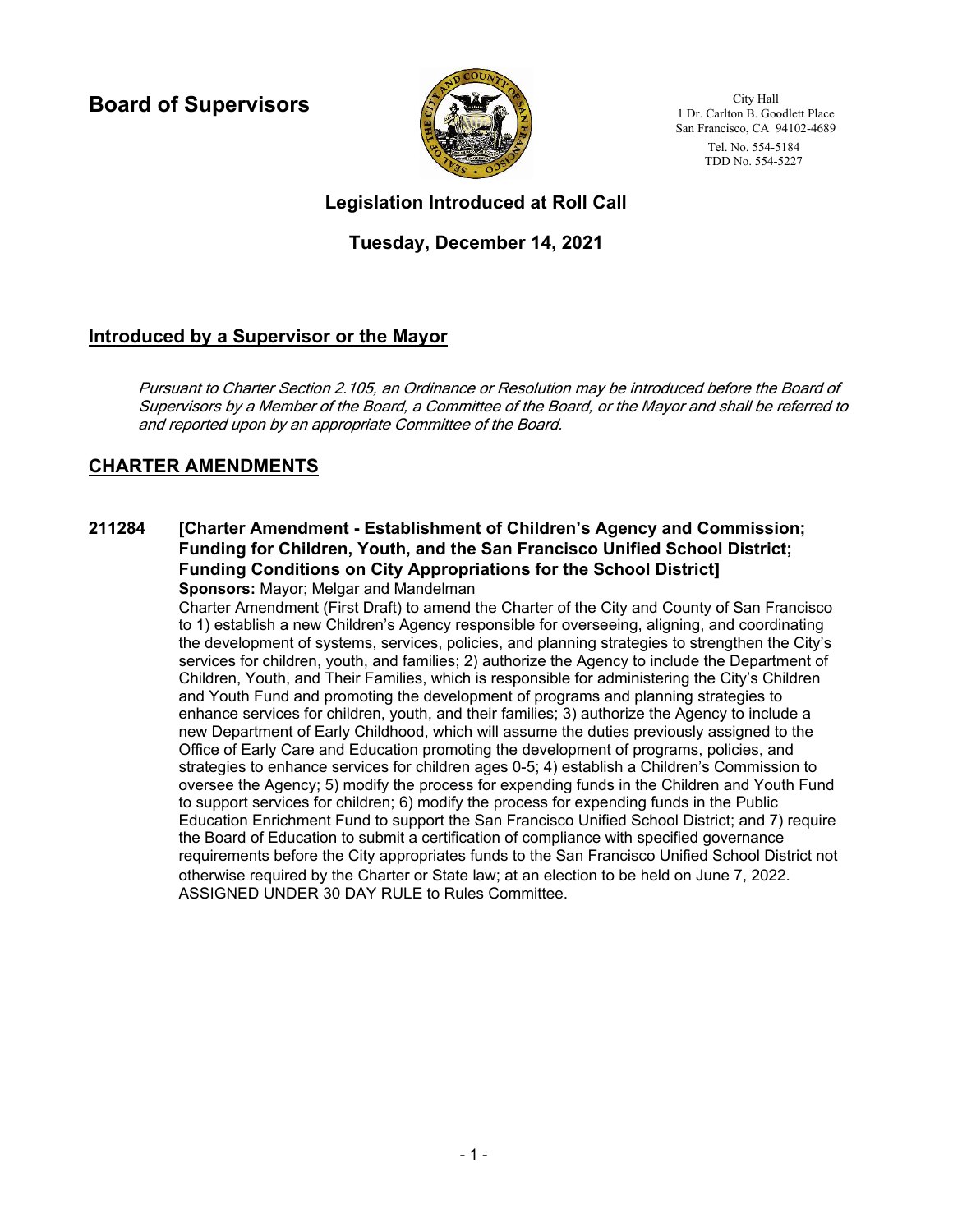#### **[Charter Amendment - Split Appointment Authority for Boards and Commissions; Powers and Duties of the City Administrator] 211285**

**Sponsors:** Chan; Ronen, Peskin and Preston

Charter Amendment (First Draft) to amend the Charter of the City and County of San Francisco to 1) split the power to make appointments to the following bodies between the Mayor and the Board of Supervisors: Airport Commission, Arts Commission, Asian Art Commission, Civil Service Commission, Commission on the Environment, Commission on the Status of Women, Disability and Aging Services Commission, Fire Commission, Health Commission, Historic Preservation Commission, Human Rights Commission, Human Services Commission, Juvenile Probation Commission, Library Commission, Municipal Transportation Agency Board of Directors, Public Utilities Commission, Recreation and Park Commission, and War Memorial and Performing Arts Center Board of Trustees; subject Mayoral appointments to those bodies and to the Building Inspection Commission and the Small Business Commission to approval by the Board of Supervisors; and provide that the appropriate appointing authority (Mayor or Board of Supervisors, as applicable) may initiate removal of commissioners; and 2) specify the types of functions that the City Administrator may oversee; require that any agencies under the City Administrator be designated by ordinance; authorize the City Administrator to review City programs and services, and employment practices, and to make recommendations to the Mayor, Board of Supervisors, and departments based on those reviews; prohibit the Mayor from placing functions under the City Administrator without authorization by ordinance; and authorizing the City Administrator to recommend removal of any department head to the Mayor or a commission, and requiring the Mayor or commission to act on the recommendation within 30 days; at an election to be held on June 7, 2022. ASSIGNED UNDER 30 DAY RULE to Rules Committee.

## **211286 [Charter Amendment - Building Inspection Commission]**

**Sponsors:** Melgar; Peskin, Ronen and Mandelman

Charter Amendment (First Draft) to amend the Charter of the City and County of San Francisco to revise the duties, composition, and method of appointment for members of the Building Inspection Commission; and affirming the Planning Department's determination under the California Environmental Quality Act; at an election to be held on June 7, 2022. ASSIGNED UNDER 30 DAY RULE to Rules Committee.

#### **[Charter Amendment - Filling Vacancies in Elected Offices; Timelines for Recall Process] 211287**

## **Sponsors:** Peskin; Walton, Ronen, Preston, Chan and Melgar

Charter Amendment (First Draft) to amend the Charter of the City and County of San Francisco to provide that vacancies on the Board of Supervisors, Board of Education, and governing body of the Community College District shall be filled by a majority of those boards' members rather than the Mayor; extend the ban on initiation of recall petitions from six to twelve months after the official has assumed office; and prohibit the submission of recall petitions within eighteen months of a regularly scheduled election for the office held by the official sought to be recalled; at an election to be held on June 7, 2022. ASSIGNED UNDER 30 DAY RULE to Rules Committee.

#### **[Declaration of Policy and Charter Amendment - Fossil Fuel Disinvestment Policy; Retirement Board Membership] 211288**

## **Sponsors:** Peskin; Preston and Melgar

Charter Amendment (First Draft) to adopt a Declaration of Policy urging the Retirement Board to divest from fossil fuels; and to amend the Charter of the City and County of San Francisco to require that one of the members of the Retirement Board who is currently appointed by the Mayor shall instead be appointed by the Board of Supervisors, and to require the Board of Supervisors-appointed member to be experienced with the management of investment portfolios based on environmental, social, and governance factors; at election to be held on June 7, 2022. ASSIGNED UNDER 30 DAY RULE to Rules Committee.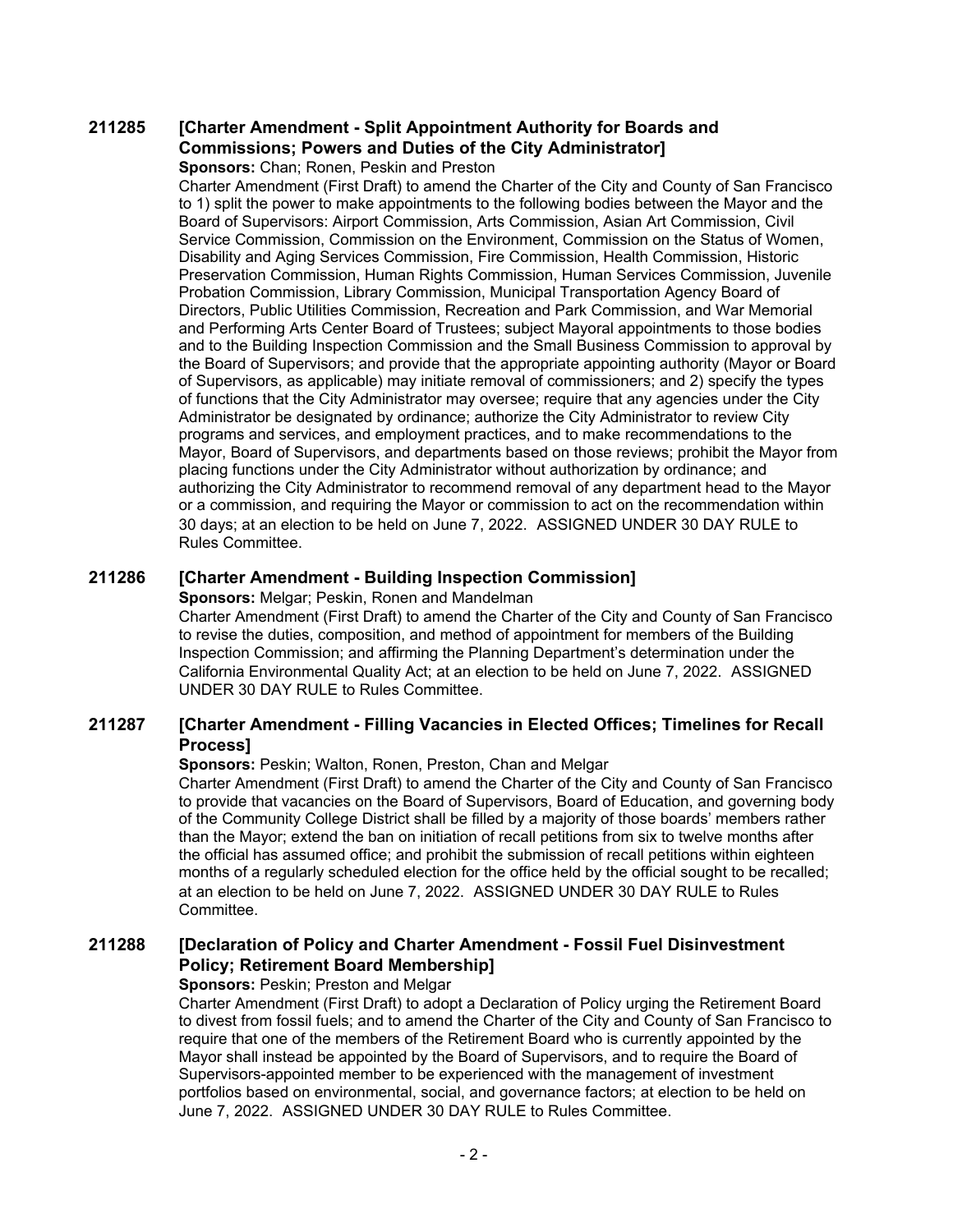### **[Charter Amendment and Initiative Ordinance - Streamlining Review of Affordable Housing] 211289**

## **Sponsor:** Safai

Charter Amendment (First Draft) to amend the Charter of the City and County of San Francisco to provide for streamlined review of eligible affordable housing projects by limiting discretionary review by City boards and commissions, and providing for Planning Department ministerial review in lieu of approvals by or certain appeals to City boards and commissions; to make corresponding amendments to the Planning Code and the Business and Tax Regulations Code; affirming the Planning Department's determination under the California Environmental Quality Act; and making findings of compliance with the General Plan and Planning Code, Section 101.1 and findings of public necessity, convenience, and welfare under Planning Code, Section 302; at an election to be held on June 7, 2022. ASSIGNED UNDER 30 DAY RULE to Rules Committee.

# **ORDINANCES**

#### **[General Obligation Bond Election - Muni Reliability and Street Safety - \$400,000,000] 211290**

## **Sponsors:** Mayor; Walton and Mandelman

Ordinance calling and providing for a special election to be held in the City and County of San Francisco on Tuesday, June 7, 2022, for the purpose of submitting to San Francisco voters a proposition to incur the following bonded indebtedness of the City and County: \$400,000,000 to finance the costs of construction, acquisition, and improvement of certain transportation, street safety and transit related capital improvements, and related costs necessary or convenient for the foregoing purposes; authorizing landlords to pass-through 50% of the resulting property tax increase to residential tenants under Administrative Code Chapter 37; providing for the levy and collection of taxes to pay both principal and interest on such bonds; incorporating the provisions of Administrative Code, Sections 5.30-5.36; setting certain procedures and requirements for the election; finding that the proposed bond is not a project under the California Environmental Quality Act; and finding that the proposed bond is in conformity with the eight priority policies of Planning Code, Section 101.1(b), and with the General Plan consistency requirement of Charter, Section 4.105, and Administrative Code, Section 2A.53. ASSIGNED UNDER 30 DAY RULE to Budget and Finance Committee.

## **211292 [Various Codes - Street Vendor Regulation]**

## **Sponsors:** Mayor; Safai

Ordinance amending the Public Works Code to regulate vending, require permits for vending, and authorize permit fees and enforcement actions; amending provisions of the Business and Tax Regulations and Police Codes to conform with those amendments; amending the Port Code to merge its permit program with the Public Works permit program; repealing reporting provisions from the Health Code; and adopting findings under the California Environmental Quality Act. ASSIGNED UNDER 30 DAY RULE to Land Use and Transportation Committee.

#### **[Forgiveness of Appropriation Advances for San Francisco Unified School District - \$26,600,000] 211293**

### **Sponsor:** Mayor

Ordinance waiving the condition in Ordinance Nos. 33-19 and 169-19 that required the San Francisco Unified School District to repay the City a total amount of \$26,600,000 using revenues from the voter-approved parcel tax in June 2018's Proposition G; and rescinding the direction in those Ordinances to the Controller to transfer funds from accumulated balances of Proposition G revenues to repay the General Fund advances. ASSIGNED UNDER 30 DAY RULE to Youth, Young Adult, and Families Committee.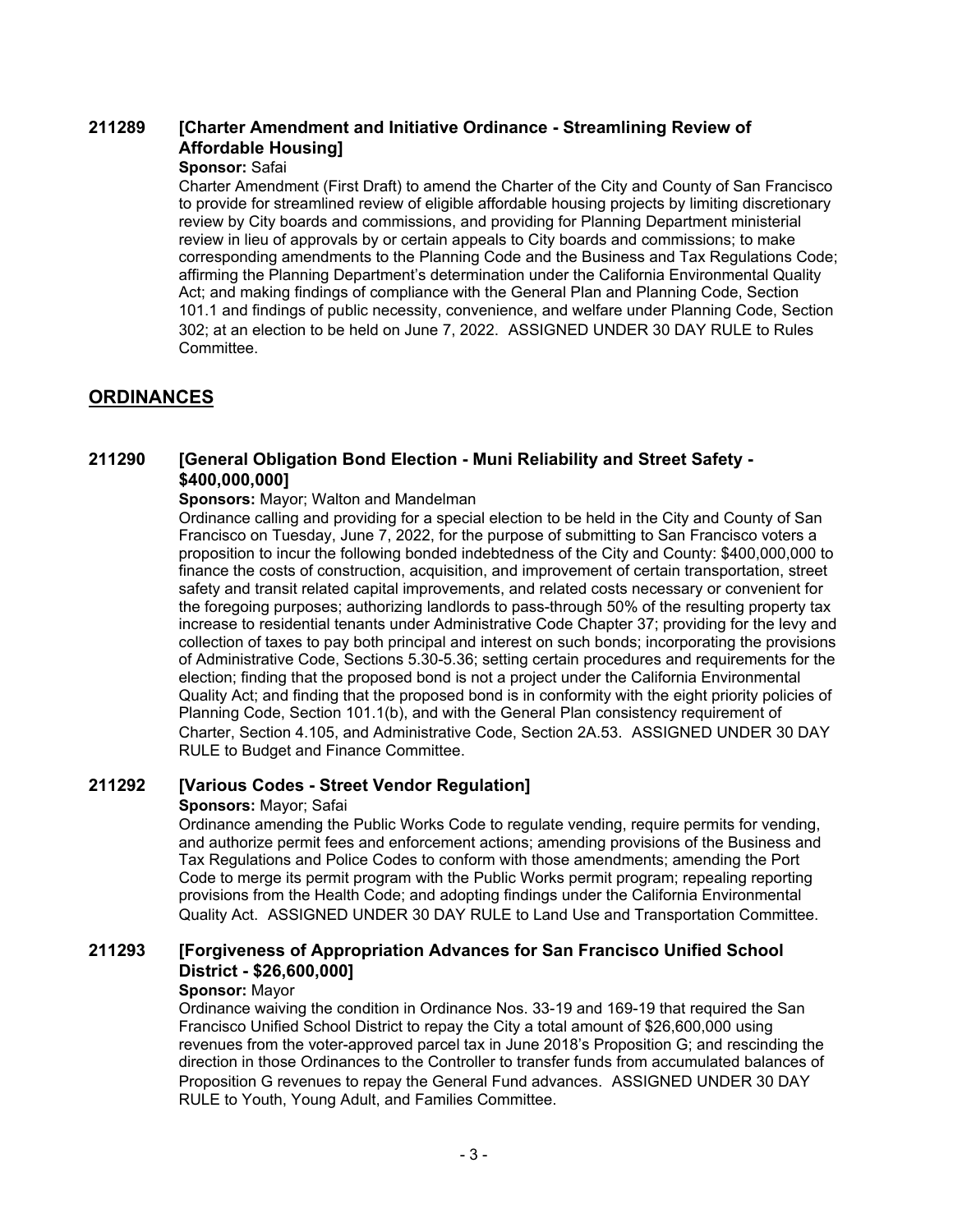#### **[Administrative Code - Office of Cyber Security - Chief Information Security Officer] 211294**

## **Sponsor:** Mayor

Ordinance amending the Administrative Code to establish the Office of Cyber Security and the position of Chief Information Security Officer (CISO) who, in coordination with department technology professionals, is responsible for preventing, detecting, and remediating the damage to City infrastructure and information resources from cyber-related incidents; require departments to appoint a Department Information Security Officer; add the CISO as a permanent member of the Committee on Information Technology (COIT); name the City Administrator or designee as Chair of COIT; and provide that the City Administrator with the Mayor's concurrence appoints the Chief Information Officer (CIO). ASSIGNED UNDER 30 DAY RULE to Rules Committee.

## **211295 [Park Code - Admission Fees at the Gardens of Golden Gate Park] Sponsor:** Mayor

Ordinance amending the Park Code to waive fees for admission by San Francisco residents to the Japanese Tea Garden and the Conservatory of Flowers; to authorize the Recreation and Park Department to waive or discount other admission fees at these facilities as well as at the San Francisco Botanical Garden (all three collectively, "the Gardens"); to fund these changes by reauthorizing the Recreation and Park Department to set admission fees for non-resident adults at the Gardens through flexible pricing, based on certain factors and to ensure consistency among all three Gardens; and affirming the Planning Department's determination under the California Environmental Quality Act. ASSIGNED UNDER 30 DAY RULE to Budget and Finance Committee.

# **211296 [Administrative Code - Amending the Family Friendly Workplace Ordinance]**

## **Sponsors:** Chan; Melgar, Ronen and Walton

Ordinance amending the Administrative Code to provide under the Family Friendly Ordinance that Employees shall be permitted a Flexible or Predictable Working Arrangement unless such an arrangement would cause an Employer undue hardship; requiring Employers to engage in an interactive process to find a mutually agreeable Flexible or Predictable Working Arrangement; strengthening enforcement of the Ordinance; and making other changes. ASSIGNED UNDER 30 DAY RULE to Youth, Young Adult, and Families Committee.

#### **[Police, Building Codes - Bond for Labor Standards Compliance in Certain Residential Construction Projects] 211297**

## **Sponsor:** Haney

Ordinance amending the Police Code to add Article 33O to require owners and covered contractors on certain residential construction projects to maintain a labor compliance bond and to condition release of such bond on specified labor standards compliance for work on the project; and amending the Building Code to require owners of such projects to file a labor compliance bond as a condition of receiving a permit for construction. ASSIGNED UNDER 30 DAY RULE to Land Use and Transportation Committee.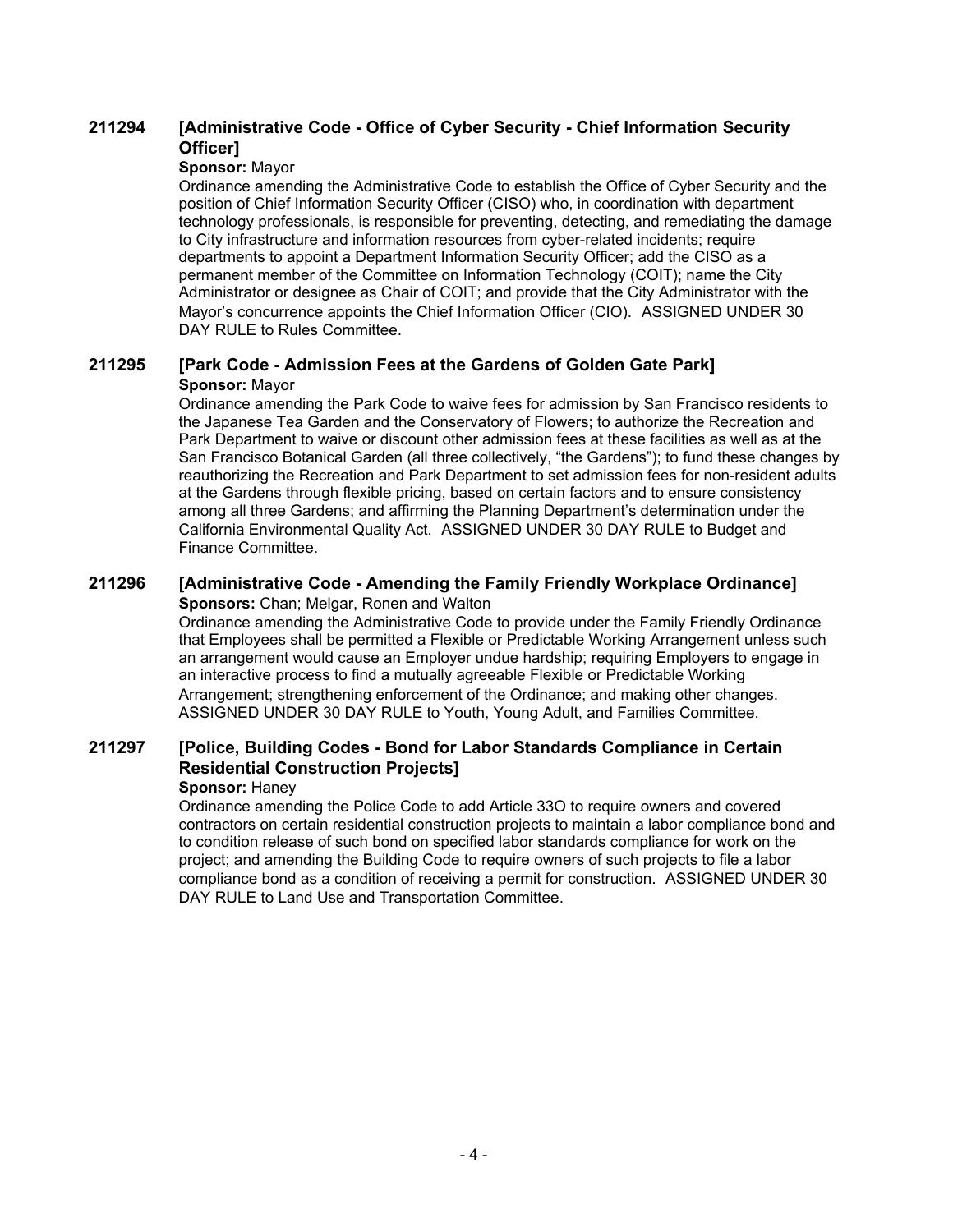## **[Administrative Code - Central SoMa Legacy Business and PDR Support Fund - Jackson Playground Park Fund - Planning Code Fee Credits - Real Property Conveyance for Affordable Housing Construction] 211298**

## **Sponsor:** Peskin

Ordinance amending the Administrative Code to create the Central SoMa Legacy Business & PDR Support Fund and the Jackson Playground Park Fund; crediting payments to be made by KR Flower Mart, LLC under the Flower Mart Development Agreement against Eastern Neighborhoods Infrastructure Fees under Planning Code, Section 423, and Transportation Sustainability Fees under Planning Code, Section 411A; authorizing the City to accept land located at 71 Boardman Place and 356 Harriet Street (Assessor's Parcel Block No. 3779, Lot Nos. 084 and 112) for affordable housing; and providing KR Flower Mart, LLC credit against Jobs-Housing Linkage Fees under Planning Code, Section 413, for the value of that land; authorizing the attachment of missing pages to the Transportation Demand Management exhibit of the Development Agreement; making findings under the California Environmental Quality Act, findings of conformity with the General Plan, and with the eight priority policies of Planning Code, Section 101.1(b), and public necessity, convenience, and welfare findings under Planning Code, Section 302. ASSIGNED UNDER 30 DAY RULE to Budget and Finance Committee.

## **211299 [Planning Code - Group Housing Definition]**

## **Sponsors: Peskin; Walton**

Ordinance amending the Planning Code to revise the definition of Group Housing; affirming the Planning Department's determination under the California Environmental Quality Act; and making findings of consistency with the General Plan, and the eight priority policies of Planning Code, Section 101.1, and findings of public necessity, convenience, and welfare under Planning Code, Section 302. ASSIGNED UNDER 30 DAY RULE to Land Use and Transportation **Committee.** 

## **211300 [Planning Code, Zoning Map - Group Housing Special Use District] Sponsor: Peskin**

Ordinance amending the Planning Code to create the Group Housing Special Use District; affirming the Planning Department's determination under the California Environmental Quality Act; and making findings of consistency with the General Plan, and the eight priority policies of Planning Code, Section 101.1, and findings of public necessity, convenience, and welfare under Planning Code, Section 302. ASSIGNED UNDER 30 DAY RULE to Land Use and Transportation Committee.

#### **[Administrative, Public Works Codes - Limits on Fines for Shared Spaces Violations] 211301**

## **Sponsor:** Peskin

Ordinance amending the Administrative and Public Works Codes to limit until April 1, 2023, the issuance of fines for violations of shared spaces requirements except for physical access requirements for persons with disabilities or first responder personnel; affirming the Planning Department's determination under the California Environmental Quality Act; and making findings of consistency with the General Plan, and the eight priority policies of Planning Code, Section 101.1. ASSIGNED UNDER 30 DAY RULE to Land Use and Transportation Committee.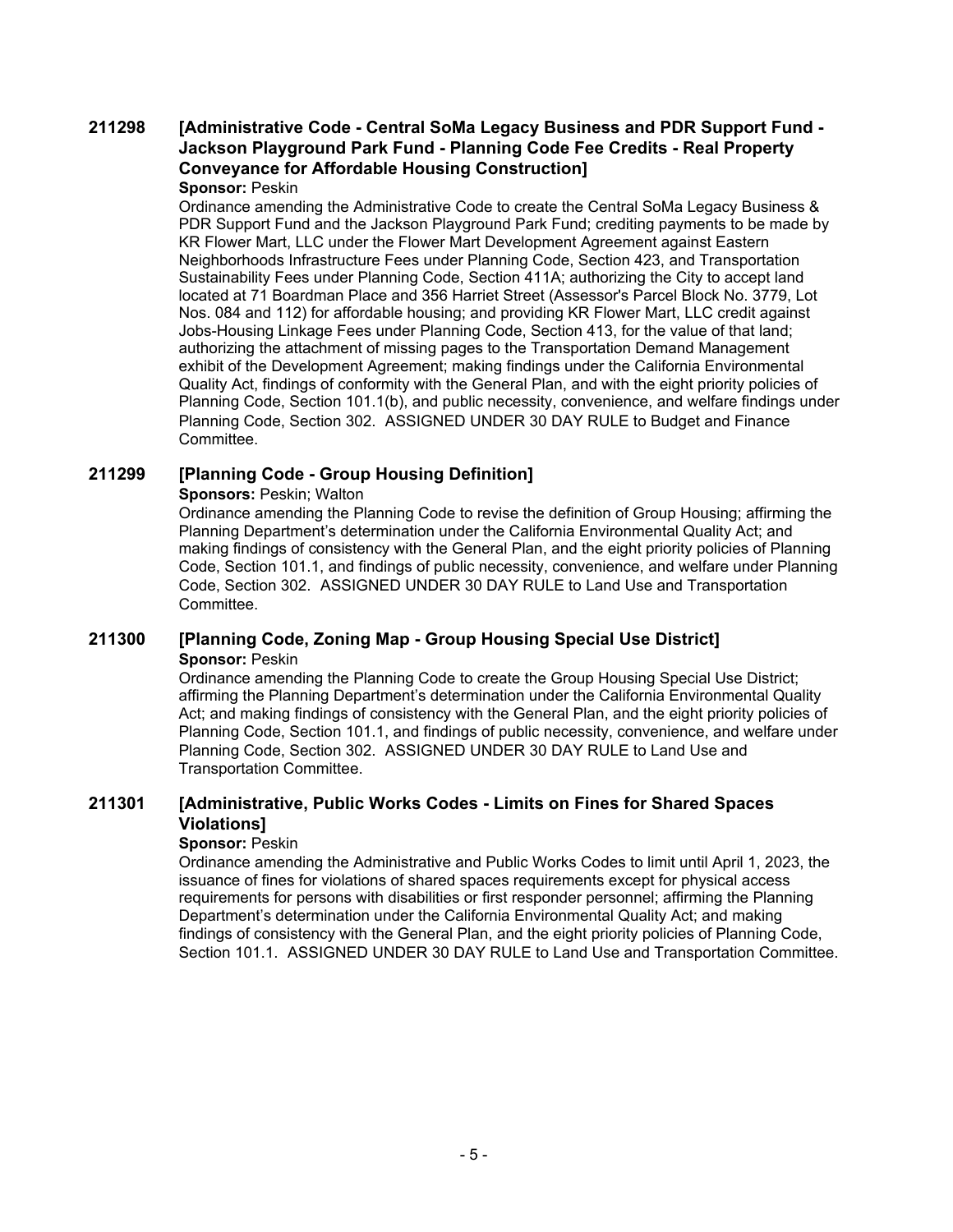### **[Appropriation and De-Appropriation - Mayor's Office of Housing and Community Development - Department of Building Inspection - \$200,000 - FY2021-2022] 211302**

## **Sponsor:** Preston

Ordinance de-appropriating \$200,000 previously appropriated to the Mayor's Office of Housing and Community Development and re-appropriating \$200,000 to the Department of Building Inspection for tenant outreach in Federal Department of Housing and Urban Development-funded buildings and other publicly financed residential developments in Fiscal Year (FY) 2021-2022. ASSIGNED UNDER 30 DAY RULE to Budget and Finance Committee.

# **211303 [Municipal Elections Code - Open Source Voting]**

## **Sponsor:** Walton

Ordinance amending the Municipal Elections Code to require the Director of Elections to submit information documenting the City's intended open source voting pilot program to the California Secretary of State, on behalf of the Board of Supervisors, and, upon approval of the Secretary of State, to implement such a system for use at the November 8, 2022, election. ASSIGNED to Rules Committee.

# **RESOLUTIONS**

# **211291 [General Obligation Bond Election - Muni Reliability and Street Safety]**

**Sponsors:** Mayor; Walton and Mandelman

Resolution determining and declaring that the public interest and necessity demand the construction, acquisition, improvement, and retrofitting of transportation, street safety and transit related improvements, and other critical infrastructure and facilities for transportation system improvements and safety improvements and related costs necessary or convenient for the foregoing purposes; authorizing landlords to pass-through 50% of the resulting property tax increase to residential tenants under Administrative Code, Chapter 37; providing for the levy and collection of taxes to pay both principal and interest on such bonds; incorporating the provisions of Administrative Code, Sections 5.30-5.36; setting certain procedures and requirements for the election; finding that the proposed bond is not a project under the California Environmental Quality Act (CEQA); and finding that the proposed bond is in conformity with the eight priority policies of Planning Code, Section 101.1(b), and with the General Plan consistency requirement of Charter, Section 4.105, and Administrative Code, Section 2A.53. RECEIVED AND ASSIGNED to Budget and Finance Committee.

## **211304 [Departmental Overdose Prevention Policies - Annual Submission - 2021] Sponsor:** Mayor

Resolution receiving the 2021 Overdose Prevention Policies for the Department of Public Health, Department of Homelessness and Supportive Housing, Healthy Streets Operation Center through the Department of Emergency Management, and Human Services Agency describing how the department and its grantees that provide direct services to clients who use drugs will promote strategies to reduce drug overdoses, submitted as required by Administrative Code, Section 15.17. RECEIVED AND ASSIGNED to Public Safety and Neighborhood Services Committee.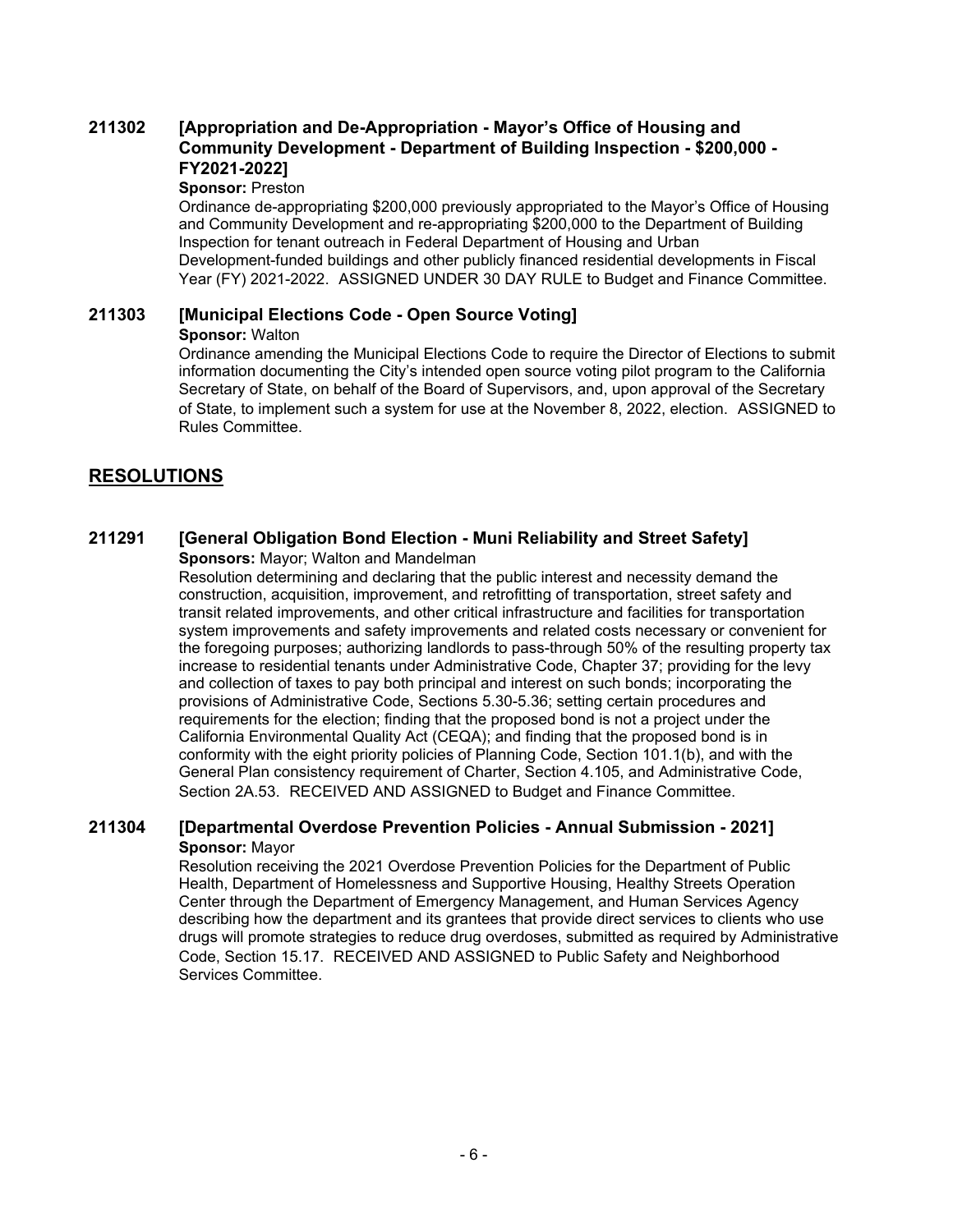### **[Lease and Management Agreement Amendment - Botanical Garden Society - Botanical Garden, Japanese Tea Garden, and Conservatory of Flowers in Golden Gate Park] 211305**

## **Sponsor:** Mayor

Resolution approving and authorizing an amendment to the Lease and Management Agreement between the Recreation and Park Department and the San Francisco Botanical Garden Society for the San Francisco Botanical Garden in Golden Gate Park, to also include the Japanese Tea Garden and the Conservatory of Flowers as part of the leased premises (which shall be known collectively as "the Gardens of Golden Gate Park"), to commence upon approval by the Board of Supervisors. (Recreation and Park Department). RECEIVED AND ASSIGNED to Budget and Finance Committee.

#### **[Grant Agreement - Urban Alchemy - Emergency Shelter - Not to Exceed \$18,736,820] 211306**

Resolution approving a grant agreement between Urban Alchemy and the Department of Homelessness and Supportive Housing for emergency shelter operations and support services serving approximately 250 adults experiencing homelessness at the property located at 711 Post Street, for a total term of February 1, 2022, through June 30, 2024, for a total not to exceed amount of \$18,736,820 pursuant to Charter, Section 9.118(b); affirming the Planning Department's determination under the California Environmental Quality Act; and making findings of consistency with General Plan, and the eight priority policies of Planning Code, Section 101.1. RECEIVED AND ASSIGNED to Budget and Finance Committee.

#### **[Resolution of Intention to Incur Bonded Indebtedness - Special Tax District No. 2022-1 (Power Station)] 211307**

## **Sponsors:** Mayor; Walton

Resolution of intention to incur bonded indebtedness and other debt for the City and County of San Francisco Special Tax District No. 2022-1 (Power Station), and determining other matters in connection therewith, as defined herein. RECEIVED AND ASSIGNED to Budget and Finance Committee.

#### **[Resolution of Intention to Establish Special Tax District No. 2022-1 (Power Station)] 211308**

## **Sponsors:** Mayor; Walton

Resolution of Intention to establish City and County of San Francisco Special Tax District No. 2022-1 (Power Station), Improvement Area No. 1 and a Future Annexation Area, and determining other matters in connection therewith, as defined herein. RECEIVED AND ASSIGNED to Budget and Finance Committee.

### **[Resolution Determining Annexation of Property to City and County of San Francisco Community Facilities District No. 2014-1 (Transbay Transit Center) and Determining and Confirming Annexation Process] 211309 Sponsor:** Mayor

Resolution confirming that property is annexed to the City and County of San Francisco Community Facilities District No. 2014-1 (Transbay Transit Center), and determining and confirming the process for properties to annex into the District. RECEIVED AND ASSIGNED to Government Audit and Oversight Committee.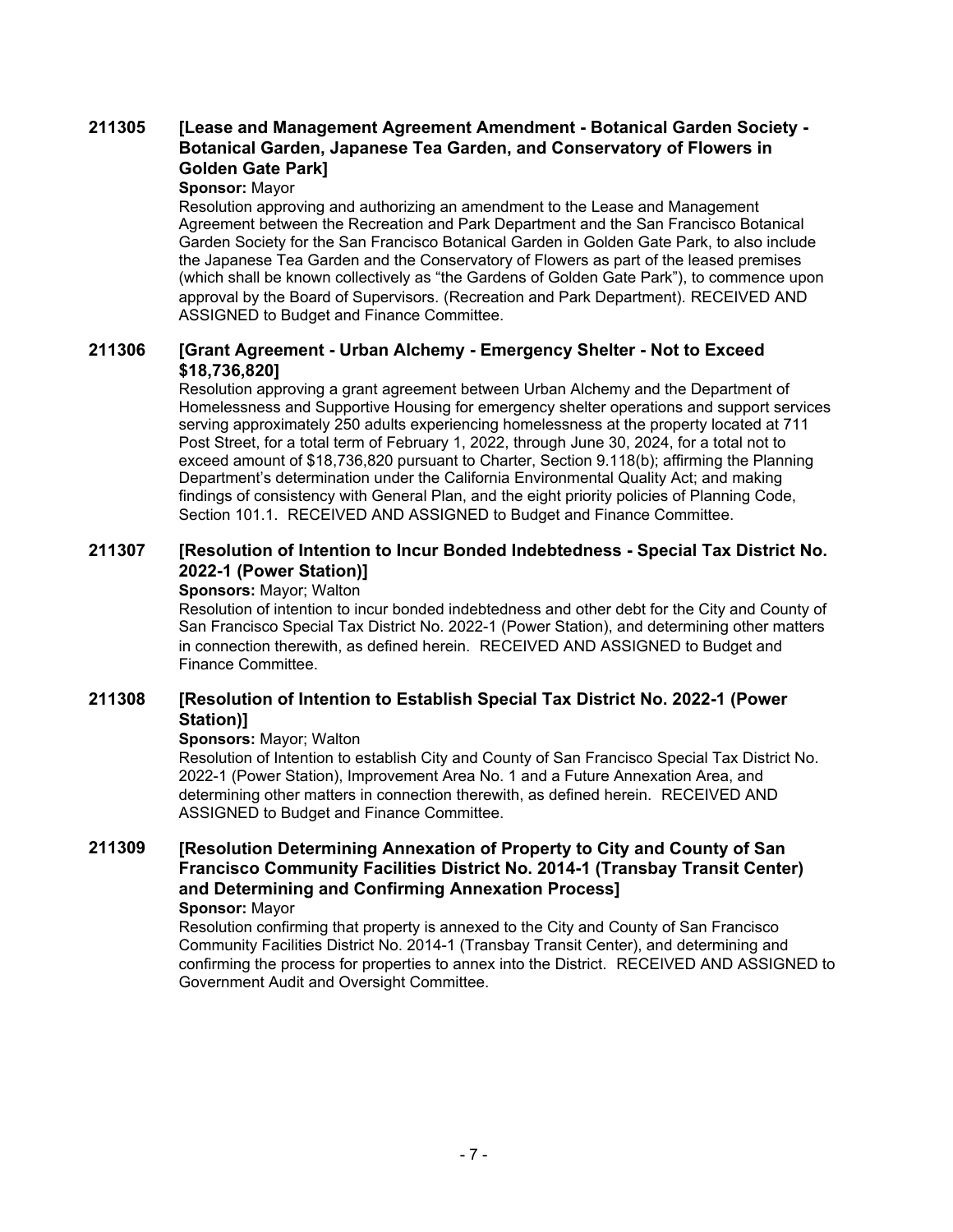### **[Urging California State University To Strengthen Student Learning and Protect Faculty Working Conditions by Giving the California Faculty Association a Fair Contract] 211310**

## **Sponsor:** Haney

Resolution urging California State University's Chancellor Castro to strengthen student learning and protect faculty working conditions by giving the California Faculty Association a fair contract that reflects the Bay Area cost of living, minimizes the divide between tenure-track and lecturer faculty, and responds to the faculty's racial and social justice demands. REFERRED FOR ADOPTION WITHOUT COMMITTEE REFERENCE AGENDA AT THE NEXT BOARD MEETING.

#### **[Urging SFMTA to Prioritize and Expedite Vision Zero Improvements Around Playgrounds, School Zones, and Senior Zones] 211311**

**Sponsors:** Melgar; Stefani, Mar, Chan and Walton

Resolution urging the San Francisco Municipal Transportation Agency (SFMTA) to prioritize and expedite Vision Zero improvements around playgrounds, school zones, and senior zones, and to urge the SFMTA to implement newly allowed changes by AB 43 by December 31, 2022. RECEIVED AND ASSIGNED to Youth, Young Adult, and Families Committee.

#### **[Supporting California State Senate Bill No. 237 (Portantino) - Dyslexia-Universal Screening] 211312**

## **Sponsor:** Safai

Resolution supporting California State Senate Bill No. 237 (SB 237) introduced by Senate Member Anthony Portantino (SD- 25) on January 21, 2021; SB 237 would require the State Board of Education to establish a list of approved screening instruments to be used by school districts to screen pupils for risk of Dyslexia. REFERRED FOR ADOPTION WITHOUT COMMITTEE REFERENCE AGENDA AT THE NEXT BOARD MEETING.

#### **[Supporting Republic Services Workers at the San Francisco Bay Railway to Unionize] 211313**

**Sponsors:** Walton; Peskin, Ronen, Preston, Stefani, Chan and Mandelman Resolution supporting the rights of Republic Services workers at the San Francisco Bay Railway to unionize and negotiate a fair contract. REFERRED FOR ADOPTION WITHOUT COMMITTEE REFERENCE AGENDA AT THE NEXT BOARD MEETING.

#### **[Dogpatch & Northwest Potrero Hill Green Benefit District - Annual Report - FY2020-2021] 211314**

## **Sponsor:** Walton

Resolution receiving and approving an annual report for the Dogpatch & Northwest Potrero Hill Green Benefit District for Fiscal Year (FY) 2020-2021, submitted as required by the Property and Business Improvement District Law of 1994 (California Streets and Highways Code, Sections 36600, et seq.), Section 36650, and the District's management agreement with the City, Section 3.4. RECEIVED AND ASSIGNED to Government Audit and Oversight Committee.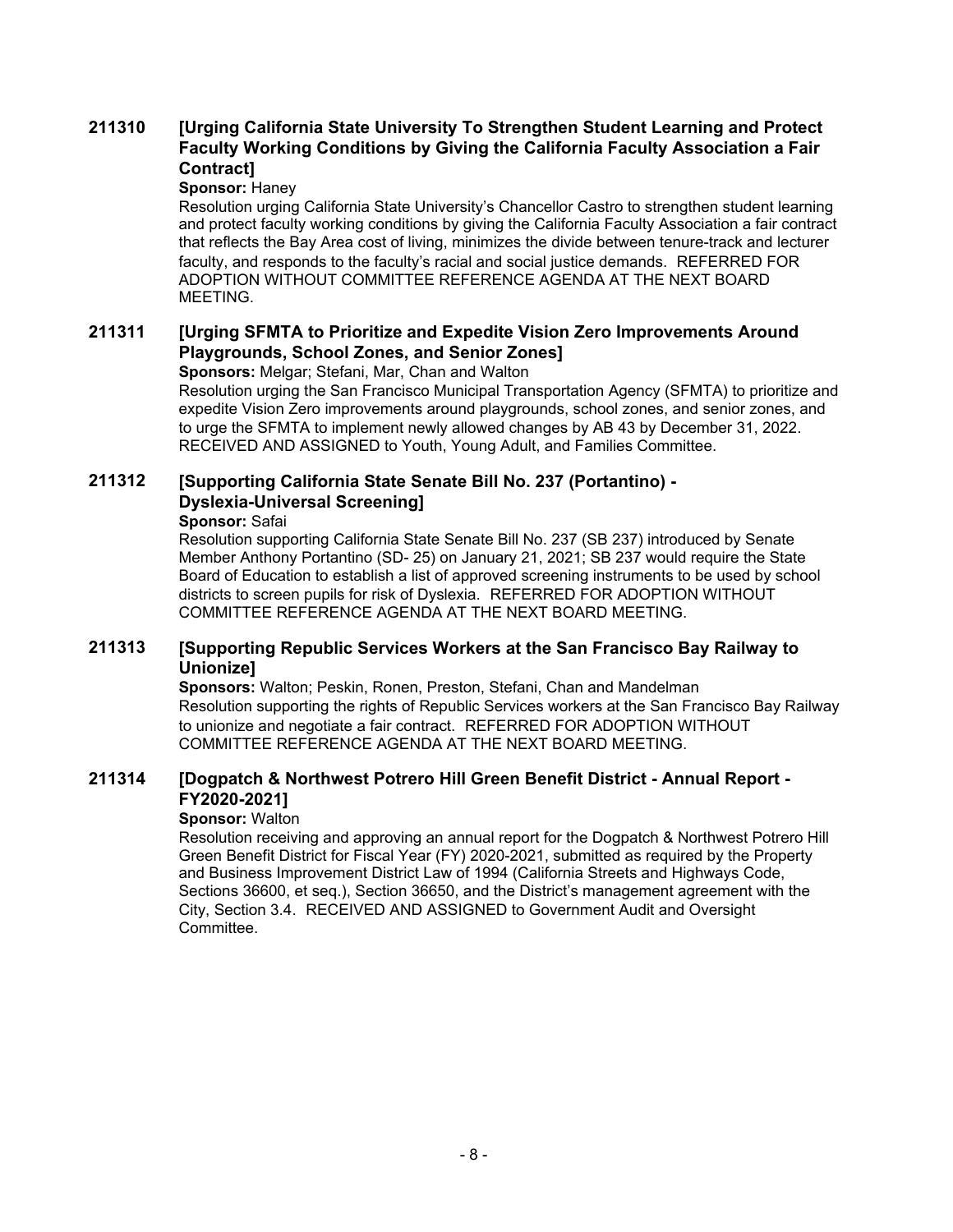# **REQUESTS FOR HEARING**

#### **[Hearing - Dogpatch & Northwest Potrero Hill Green Benefit District - Annual Report - FY2020-2021] 211315**

**Sponsor:** Walton

Hearing on the Dogpatch and Northwest Potrero Hill Green Benefit District - Annual Report for Fiscal Year (FY) 2020-2021; and requesting the Green Benefit District Executive Director and Public Works to report. RECEIVED AND ASSIGNED to Government Audit and Oversight Committee.

## **211316 [Hearing - Public Integrity Audit - SFPUC's Social Impact Partnership Program] Sponsors:** Mar; Stefani and Preston

Hearing on the findings and recomendations of the Office of the Controller's City Services Auditor (CSA) Audit Division performance audit of the Social Impact Partnership (SIP) Program of the San Francisco Public Utilities Commission (SFPUC); and requesting the SFPUC, CSA, and Sjoberg Evashenk Consulting, Inc. to report. RECEIVED AND ASSIGNED to Government Audit and Oversight Committee.

## **211317 [Hearing - Close Juvenile Hall Work Group Recommendations] Sponsor:** Walton

Hearing on the Close Juvenile Hall Work Group recommendations for adoption and to hear from community, experts, and departments on the services offered at the current Youth Guidance Center; and requesting Human Rights Commission to report. RECEIVED AND ASSIGNED to Youth, Young Adult, and Families Committee.

## **211318 [Hearing - Dream Keepers Initiative]**

## **Sponsor:** Walton

Hearing on the resources allocated for the Dream Keepers Initiative, specifically on which programs have been funded by the allocated \$120,000,000 and assessing other needs that the Dream Keepers Initiative can support; requesting the Human Rights Commission, Office of Economic and Workforce Development, Mayor's Office of Community Development, Department of Children Youth and their Families, Arts Commission, Department of Public Health, Office of Early Care and Education, Fire Department, and Department of Human Resources to report. RECEIVED AND ASSIGNED to Government Audit and Oversight Committee.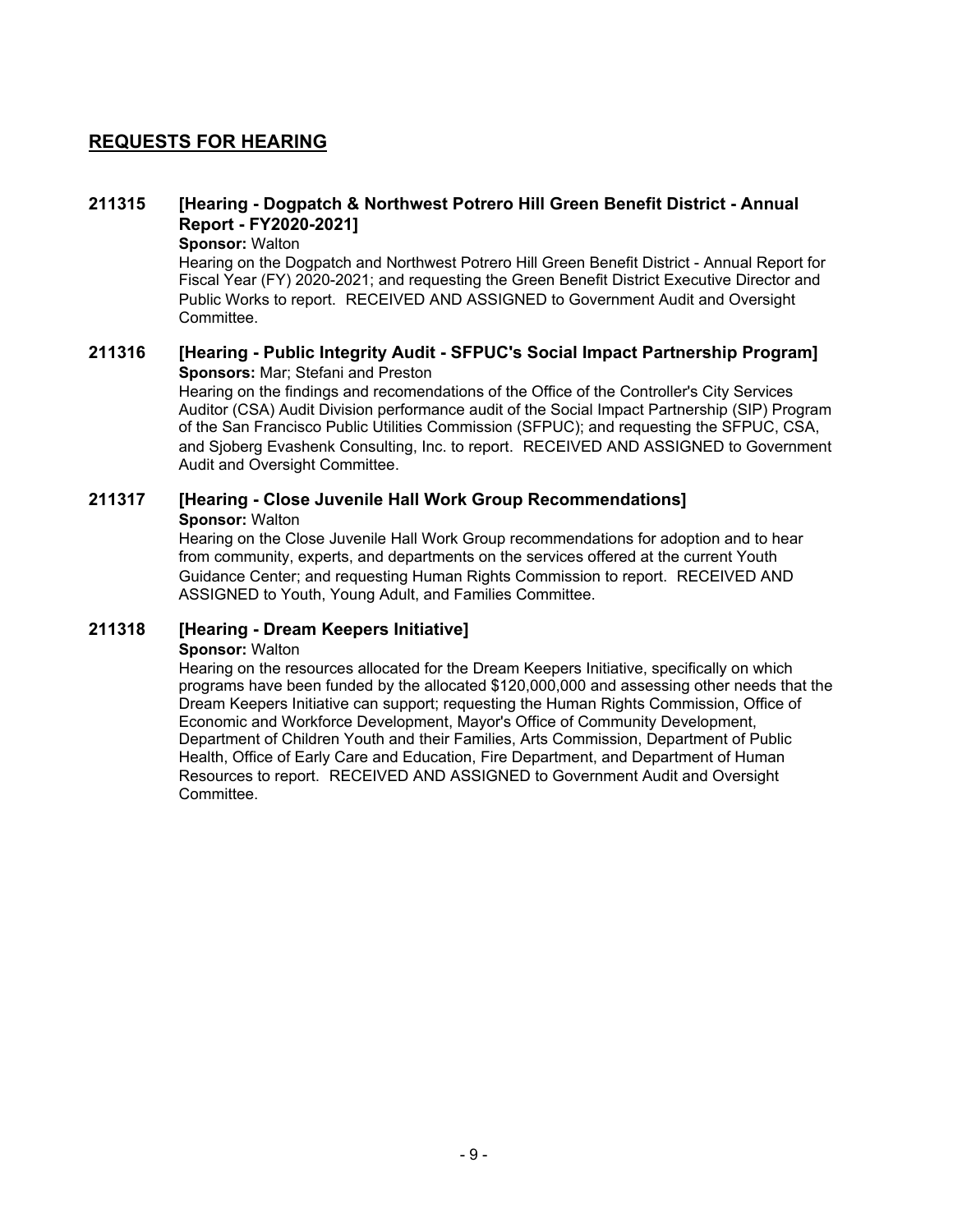# **Introduced at the Request of a Department**

Pursuant to Rules of Order of the Board of Supervisors Section 2.7.1, Department Heads may submit proposed legislation to the Clerk of the Board, in which case titles of the legislation will be printed at the rear of the next available agenda of the Board.

# **PROPOSED ORDINANCE**

**211250 [Settlement of Lawsuit - Antoine Fisher, Jayel Whitted, Tonya Lett - \$135,000]** Ordinance authorizing settlement of the lawsuit filed by Antoine Fisher, Jayel Whitted, and Tonya Lett against the City and County of San Francisco, et al., for \$135,000; the lawsuit was filed on July 2, 2019, in San Francisco Superior Court, Case No. CGC 19-577331; entitled Antoine Fisher, et al., vs. City and County of San Francisco, et al.; the lawsuit involves an employment dispute. (City Attorney). RECEIVED AND ASSIGNED to Government Audit and Oversight Committee.

# **PROPOSED RESOLUTIONS**

**211251 [Settlement of Unlitigated Claim - Peanut Wagon, Inc. - \$68,141.36]** Resolution approving the settlement of the unlitigated claim filed by Peanut Wagon, Inc. against the City and County of San Francisco for \$68,141.36; the claim was filed on July 15, 2021; the claim involves an alleged overpayment of property taxes. (City Attorney). RECEIVED AND ASSIGNED to Government Audit and Oversight Committee.

#### **[Settlement of Unlitigated Claim - FC 5M M2 Exchange, LLC - \$890,852 plus statutory interest] 211252**

Resolution approving the settlement of the unlitigated claim filed by FC 5M M2 Exchange, LLC against the City and County of San Francisco for \$890,852 plus statutory interest; the claim was filed on May 25, 2021; the claim involves an alleged overpayment of real property transfer taxes. (City Attorney). RECEIVED AND ASSIGNED to Government Audit and Oversight Committee.